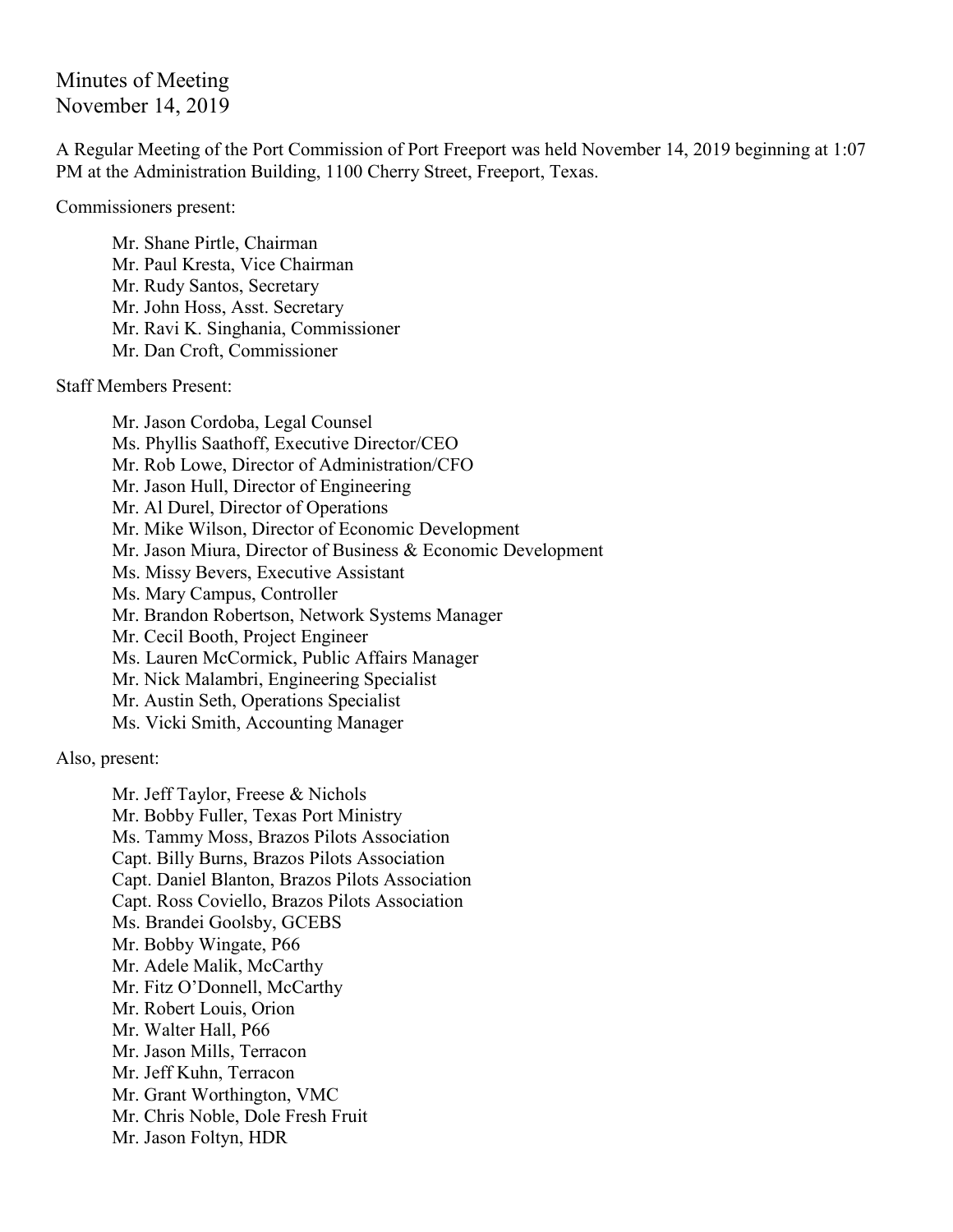Mr. Bruce Reed, P66 Mr. Rick Stephanow, Gulf LNG Services Mr. Rob Giesecke

- 1. CONVENE OPEN SESSION in accordance with Texas Government Code Section 551.001, et. seq., to review and consider the following:
- 2. Invocation Mr. Bobby Fuller, Texas Port Ministry
- 3. Pledge of Allegiance U.S. Flag  $&$  Texas Flag

At this time, Commissioner Pirtle recognized all Veterans in attendance in honor of Veterans Day November 11. Flag lapel pins were also available to everyone.

- 4. Roll Call Commissioner Pirtle noted that all Commissioners were present.
- 5. Safety Briefing Mr. Austin Seth, Operations Specialist
- 6. Approval of minutes from the October 23, 2019 Regular Meeting.

A motion was made by Commissioner Hoss to approve the minutes as presented. The motion was seconded by Commissioner Santos with all Commissioners present voting in favor of the motion.

- 7. Reports from Executive Staff:
	- A. Receive report from Executive Director/CEO on activities and matters related to administrative affairs. Port tenant updates, USCOE, rail matters and meetings, AAPA Committees, leases, contracts, upcoming Port and civic events and other related administrative affairs.

Ms. Phyllis recognized employees who recently celebrated milestone years of service with the Port. Celebrating five years - Cecil Booth, Nick Malambri and Brandon Robertson, 10 years - Vicki Smith and 20 years - David Lopez and Al Durel. Ms. McCormick reported on the results of the golf tournament recently held November 1 stating preliminary numbers for the tournament based on sponsorships is just over \$90,000. Ms. McCormick thanked all the sponsors and volunteers who helped at the tournament. Ms. McCormick also reminded the Board that media training will be held November 20. Ms. Saathoff shared photos of recent Port visits from the Taiwan Delegation, Emerging Professionals from BASF and Congressman Olson. The Brazoria-Fort Bend Rail District will meet Friday, November 15 at 9:00 a.m. in Freeport. Ms. Saathoff noted the government is operating under continuing resolution which expires November 21 and there most likely will be another one that will take them through December 20. Anticipation is that this will not be the last due to the impeachment process and when the House will wrap it up. Indication is that Senate will be forced to hold a trial. Staff is monitoring to see when the appropriations bill get done so the Corps can finalize their Work Plan. The 2020 request from Galveston District includes \$19 million for Reach 3 of the Port's Freeport Harbor Channel Improvement Project. Ms. Saathoff also briefed the Board on David Miller and Associates final memorandum on the benefit to cost ratio for the channel project. The benefits to cost of the project are almost double the Corps calculated BCR that did not include oil, LNG or LPG exports. House Bill 2240 which calls for full use of the Harbor Maintenance Trust Fund was passed. Staff has been working with the Corps to insure alignment on deliverables out of the District. Col. Vail plans to visit the Port the morning of December 12<sup>th</sup>.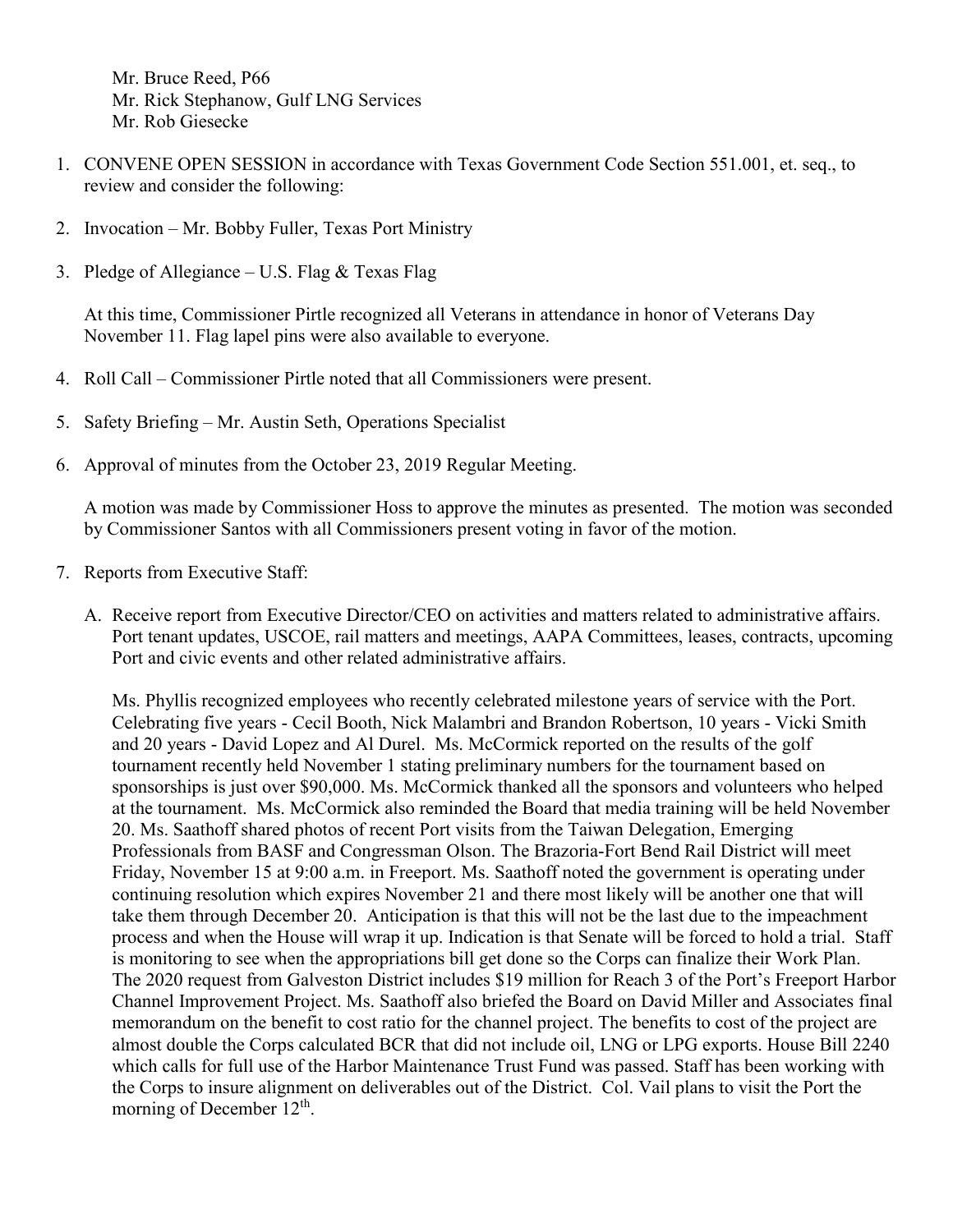B. Receive report from Director of Administration/CFO on monthly activity and matters related to financial results, investments, insurance, leases, real property matters and other related administrative affairs.

Mr. Lowe gave a brief financial presentation and update to the Commission.

C. Receive report from Director of Engineering on activities and matters related to Freeport Harbor Federal Channel, capital projects, Hydrographic Report and other related facility engineering matters.

In addition to his written report, Mr. Hull shared photos of the progress on the Velasco Terminal Area 3 project, which is approximately two weeks behind schedule due to weather.

D. Receive report from Director of Operations on activities and matters related to operations, vessel activity, tonnage and other related port operation matters.

Mr. Durel noted a few changes in his written report noting the addition of LNG vessels to the calendar that include a line item for LNG showing tonnage as well as a graph showing an average of tonnage per month over the previous years. He also reported that Richardson Stevedores continues to discharge the barges of steel pipe to trucks. As of today, they have discharged 22 barges with 30 remaining. He also reported attending the GPAA conference. Mike Quilty continues to hold safety meetings with staff, tenants and stevedores, analyzing incidents and potential incidents. Chris Hogan is attending a security conference in Corpus this week.

E. Receive report from Director of Business & Economic Development on activities and matters related to industry meetings, sales reports, advertising, web activity, Foreign-Trade Zone, Rail District and other ocean transportation related matters.

Mr. Miura presented a written report to the Commissioners. He also mentioned his department has two positions to fill, Marketing Specialist and Sales Representative. Commissioner Pirtle asked Mr. Wilson for clarification on the heavy-lift corridor and how it works. Mr. Wilson stated a good rule of thumb for the route to Bay City (Tenaris) is to count the number of steel bars on the truck, noting if its four or less, it doesn't have a permit. If its above four, it has a permit.

- 8. Receive report from Commissioners on matters related to:
	- A. November 14 Personnel Advisory Committee Commissioner Kresta stated the committee reviewed the renewal of the Port's health, dental and vision insurance as well as the annual contribution to the retirement plan, workers compensation policy and port policy.
	- B. November 14 Strategic Planning Advisory Committee Commissioner Santos stated the committee has action items on the agenda and will defer comments to that time. Commissioner Hoss noted the committee discussed Change Order No. 1 which is item 12 on the agenda and received a presentation from Ecological Service Partners to evaluate development of mitigation bank.
	- C. November 14 Finance Advisory Committee Commissioner Singhania noted that due to time, the committee cut their meeting short and will schedule a follow-up meeting November 20. The committee was able to discuss three items including a contribution to the Port reserves, amendments to Ports America Lease and Gulf Stream Marine Lease, all of which are on the agenda for approval.
	- D. Meetings and conferences attended, Port presentations, Rail District and other related Port Commission matters.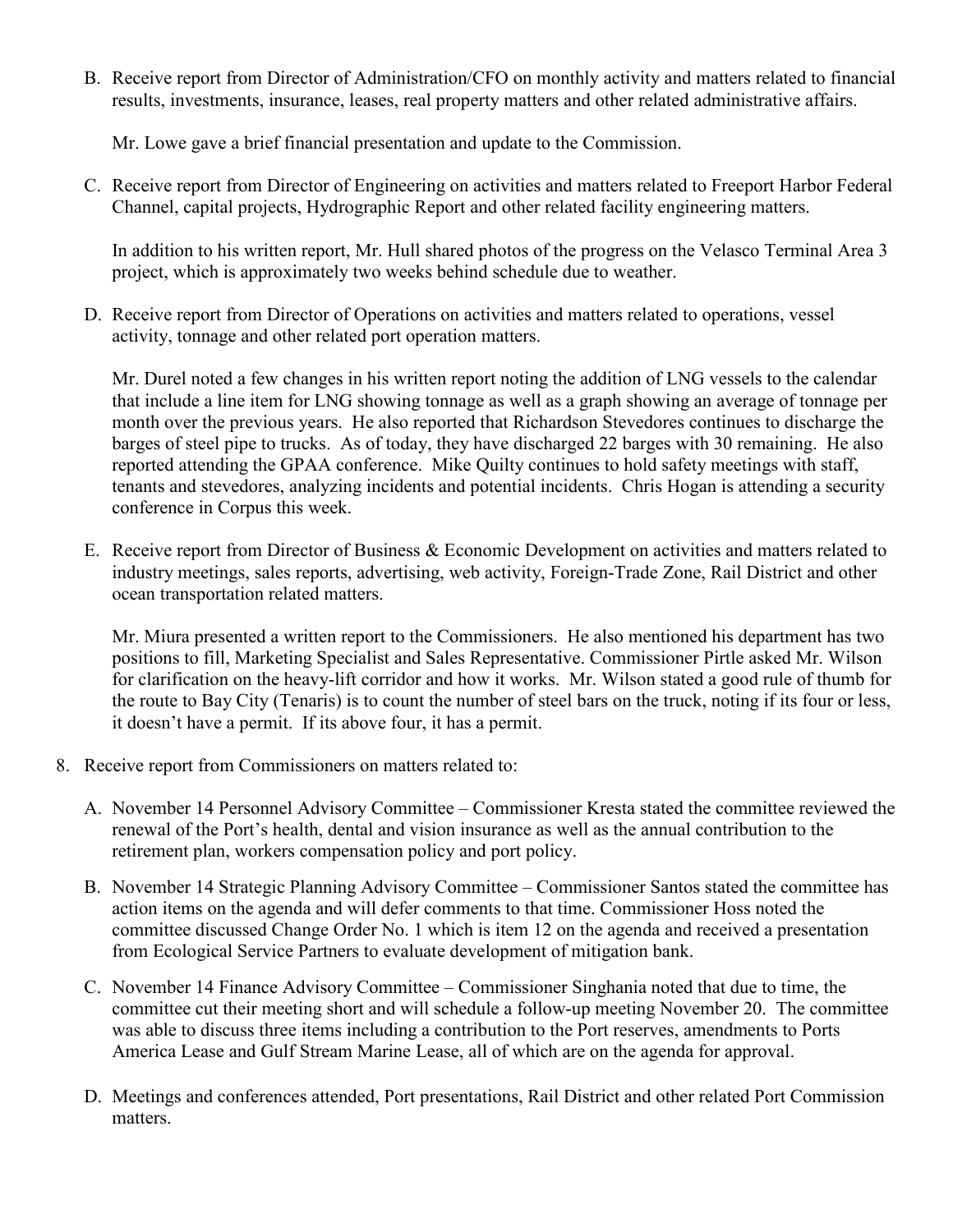Commissioner Santos reported attending the CAP Meeting as well as the Transportation Infrastructure Summit.

Commissioner Singhania reported attending the Emerging Professionals from BASF, Rail District meeting, the Greater Houston Partnership Industry Forum and CAP Meeting.

In addition to attending the Transportation Infrastructure Summit and Congressman Olson visit, Commissioner Pirtle attending the Union Pacific reception celebrating their 100th anniversary.

- 9. Public Comment There were no comments.
- 10. Approval of financial reports presented for the period ending September 30, 2019

A motion was made by Commissioner Singhania to approve the reports. The motion was seconded by Commissioner Kresta with all Commissioners present voting in favor of the motion.

11. Receive presentation from Texas COLT, LLC regarding their deepwater port license application.

This item was tabled.

12. Approval of Change Order No. 1 to Prism in the amount of \$28,385.00 for additional asbestos abatement work for the East End Properties 2018 project.

Mr. Hull presented a change order that will allow the Port to abate three additional properties while the contractor is mobilized in the area. Staff recommends approval.

A motion was made by Commissioner Hoss to approve the change order. The motion was seconded by Commissioner Croft with all Commissioners present voting in favor of the motion.

13. Discuss and consider awarding contract to McCarthy Building Companies, Inc. for the Velasco Terminal, Berth 8 project, for an amount not to exceed \$129,677,607.30.

Mr. Hull stated that McCarthy Building Companies submitted the lowest and best bid for this project, adding that pursuant to previous discussions and in accordance with the contract, this project can be scaled per the unit prices that were bid, so more or less of the project can be built. Commissioner Hoss voiced his concern that the project cost was more than anticipated and does not include dredging of Reach 3 and questioned if both the slip dredging and Reach 3 dredging were done simultaneously, could it reduce the cost of each individual project.

After discussing, a motion was made by Commissioner Kresta to approve and accept the bid by McCarthy Building Companies in the amount of \$129,677,607.30 subject to the contract providing the Port has the option to reduce the wharf length by 157 feet and thereby reducing the contract price by the unit bid price associated with the wharf, which option must be exercised in 60 days. The motion was seconded by Commissioner Santos with all Commissioners present voting in favor of the motion.

14. Adoption of a Resolution authorizing a contribution to fund Port reserves for capital improvements.

Mr. Lowe presented a resolution to contribute from operating revenues to the port reserve for capital improvement an amount equal to the M&O portion of the total tax levy. Total tax levy was \$5.6 million with \$1.483 million in I&S for the debt service payments and \$4,120,672 for the M&O. This contribution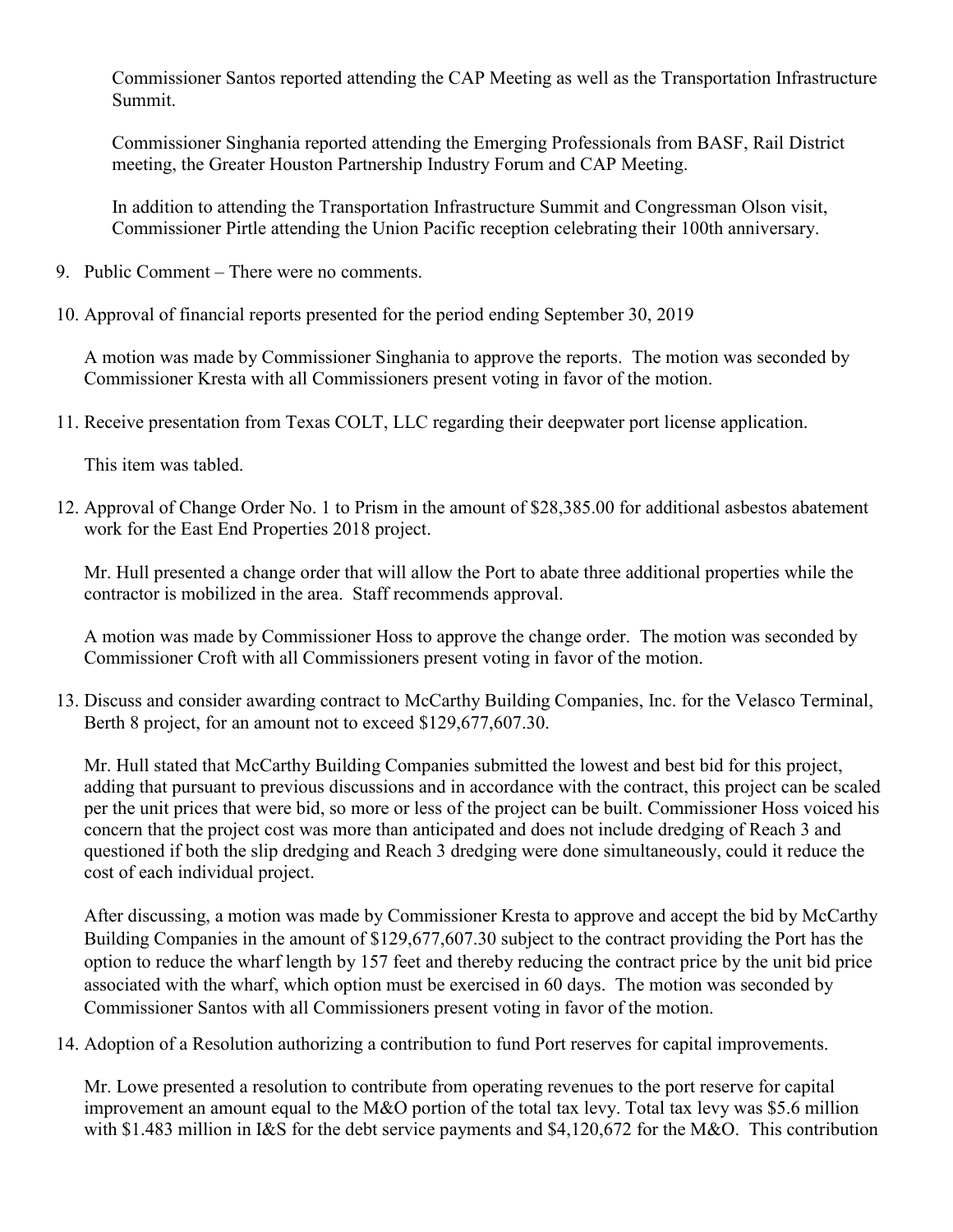will bring the capital reserve fund total to \$19,655,695 which will be used as the FHCIP project progresses. Commissioner Hoss noted this process is consistent with what the Port has done the past few years.

A motion was made by Commissioner Singhania to approve the contribution. The motion was seconded by Commissioner Hoss with all Commissioners present voting in favor of the motion.

15. Approval of a renewal for Port Freeport Health, Dental and Vision Insurance.

Ms. Campus presented the renewal for the Port's health, dental and vision insurance for 2020 stating that Blue Cross Blue Shield has offered renewal of the same plan with an increase of 11.3% in premium. The budget was calculated using a 12% increase therefore the medical insurance will be approximately 0.5 percent below budget. Staff recommends renewing with Blue Cross Blue Shield plan as presented and maintain co-pays. Principal, the Port's existing carrier for dental and vision, proposed no rate change over the previous year. Staff recommends renewing with Principal and maintain same co-pays.

A motion was made by Commissioner Kresta to approve the renewals. The motion was seconded by Commissioner Hoss with all Commissioners present voting in favor of the motion.

16. Approval of a renewal with Texas Association of Counties for Port Freeport Workers Compensation Policy.

Ms. Campus stated the Port's workers compensation policy is based on an estimated proposal for the calendar year. The Port's proposal for 2020 is \$31,948. The final premium is calculated at the end of the year and trued up based on actual payroll. Staff recommends approval.

A motion was made by Commissioner Kresta to approve the renewal. The motion was seconded by Commissioner Hoss with all Commissioners present voting in favor of the motion.

17. Approval of the Fort Velasco Signal Station Annual Financial Report.

Captain Billy Burns gave a presentation and update on the progress of the dispatch service, the Pilot.DISPATCH program, fiscal year end financials as well as a projected budget for Year 2.

A motion was made by Commissioner Kresta to approve the report. The motion was seconded by Commissioner Hoss with all Commissioners present voting in favor of the motion.

18. Adoption of a Resolution approving the acceptance of the Port's portion of proceeds received from high bidders on delinquent tax property held in trust by Brazoria County, Texas and authorizing the Chairman to join in conveyance to high bidders.

A motion was made by Commissioner Singhania to approve the resolution. The motion was seconded by Commissioner Croft with all Commissioners present voting in favor of the motion.

- 19. EXECUTIVE SESSION in accordance with Subchapter D of the Open Meetings Act, Texas Government Code Section 551.001, et. seq., to review and consider the following:
	- A. Under authority of Section 551.071 (Consultation with Attorney) for discussion regarding:
		- 1. Consultation with attorney to discuss potential litigation.
		- 2. Consultation with attorney and discussion regarding legal matters arising out of Texas Transportation Code, Title 4 Navigation, Subtitle A Waterways and Ports, Chapter 52 Texas Deepwater Port Procedures Act.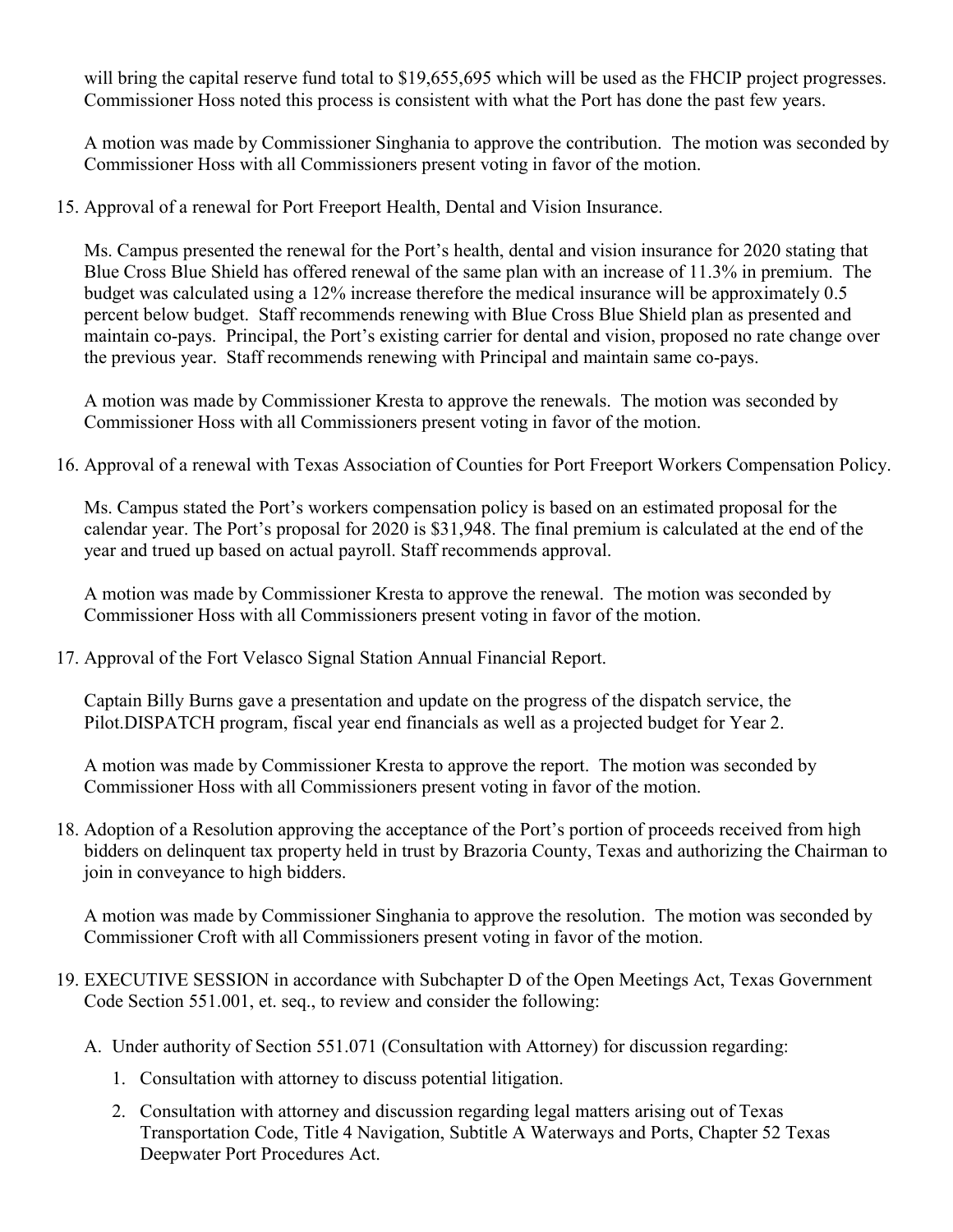- 3. Consultation with attorney and discussion regarding Open Meetings Act and Public Information Act.
- B. Under authority of Section 551.071(Consultation with Attorney) and Section 551.072 (Deliberation of Real Property) for discussion regarding:
	- 1. Consultation with attorney regarding request for termination of Lease Agreement received from Mediterranean Shipping Company, S.A.
- C. Under authority of Section 551.072 (Deliberation of Real Property Matters) for discussion regarding:
	- 1. Discussion regarding the potential exchange, lease or value of real property located in Freeport, Texas, including but not limited to the area known as the East End of Freeport and bordered by the following streets: FM 1495; East 2<sup>nd</sup> Street; Terminal Street and East 8<sup>th</sup> Street in Freeport, Texas.
	- 2. The potential purchase, exchange, lease or value of real property located at Port Freeport, including but not limited to the real property located at and contiguous to Berths 1, 2, 5 and 7.
	- 3. The potential exchange, lease, or value or real property located at Port Freeport, including but not limited to Parcel 14.
	- 4. The potential exchange, lease, or value of real property located at Port Freeport, including but not limited to Parcels 4, 5, 6, 9, 19, 27, 31, 34, 35 and 38.
- D. Under authority of Section 551.072 (Deliberation of Real Property Matters) for discussion regarding:
	- 1. Deliberation regarding the appointment, employment, evaluation, reassignment, duties of a public officer or employee, including but not limited to: Executive Director/CEO.
- 20. RECONVENE OPEN SESSION to review and consider the following:
- 21. Approval of a Purchase Contract for property located at 411 E. Broad Street.

Mr. Lowe stated that staff recommends purchasing property at 411 E. Broad in the amount of \$75,000 contingent upon the purchase of second property by the homeowner.

A motion was made by Commissioner Croft to approve the contract as presented. The motion was seconded by Commissioner Singhania with all Commissioners present voting in favor of the motion.

22. Discuss and consider First Amendment to the Lease Agreement between Port Freeport and Ports America.

Mr. Miura stated the amendment considers a relocation of a portion of lease premises with no other changes in the contract. Staff recommends approval.

A motion was made by Commissioner Hoss to approve the amendment. The motion was seconded by Commissioner Singhania with all Commissioners present voting in favor of the motion.

23. Discuss and consider First Amendment to the Lease Agreement between Port Freeport and Gulf Stream Marine.

Mr. Miura stated the amendment considers a change to the minimum annual guarantee and reconciles the same. Port Freeport is offering a partial credit for third party cargo of another Port tenant handled by Gulf Stream Marine. Staff recommends approval.